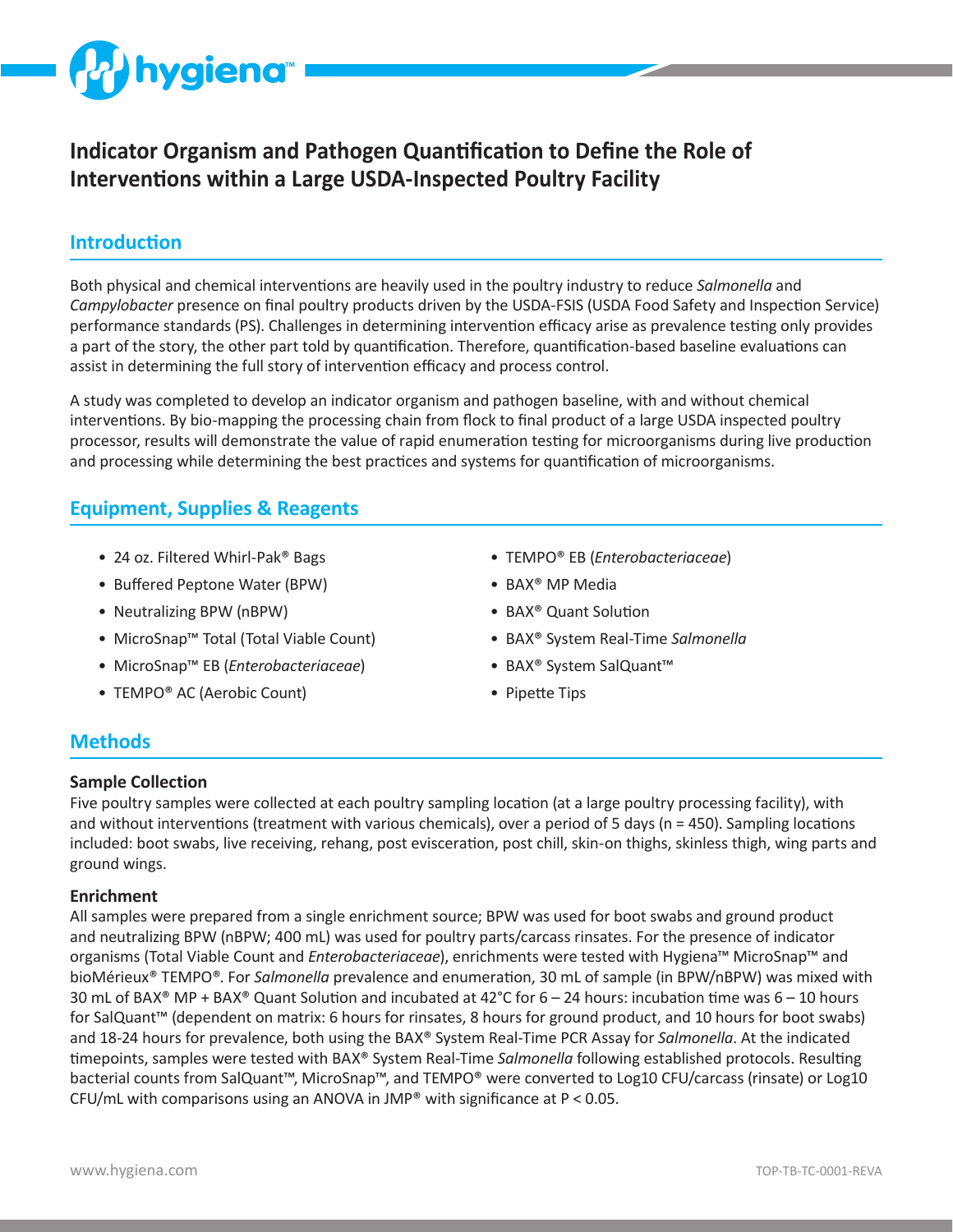# **Results & Discussion**

#### **Comparison of Pathogen & Indicator Organisms,**

Data was collected for the presence of indicator organisms in both no intervention and intervention samples using MicroSnap™ and TEMPO® for TVC and EB. As shown in Figure 1, intervention had no effect on the sample population (P=0.167) indicating that physical interventions were just as effective as chemical interventions at reducing indicator organisms and pathogen numbers. This was true for both TVC results (a) as well as EB counts (b). Sampling day had no effect on results either.



*Figure 1. Total Viable Counts (TVC; Log CFU/mL(g)) from flock to final product in a large USDA inspected poultry processing facility utilizing Hygiena™ MicroSnap™ and bioMérieux® TEMPO®.*



*Figure 2. Enterobacteriaceae counts (EB; Log CFU/mL(g)) from flock to final product in a large USDA inspected poultry processing facility utilizing Hygiena™ MicroSnap™ and bioMérieux® TEMPO®.*



*Figure 3. Salmonella Quantification (Log CFU/Sample) from flock to final product in a large USDA inspected poultry processing facility utilizing Hygiena™ SalQuant™.*